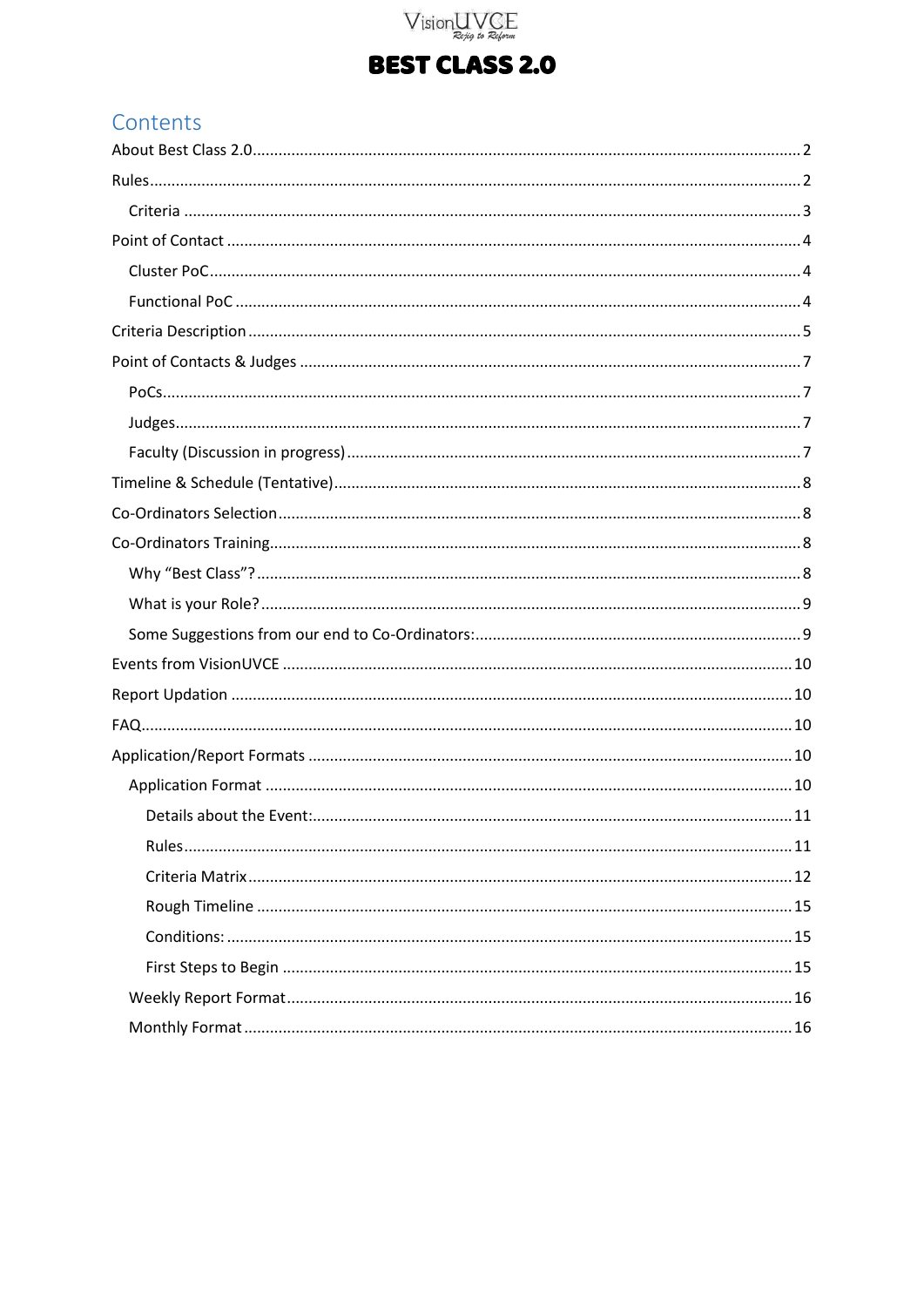

### <span id="page-1-0"></span>About Best Class 2.0

The second iteration of Best Class – with new modifications, challenges, interesting factors is going to start from Sep  $15<sup>th</sup>$ , 2019 – Engineers Day. More details about the new factors below. But, before that a brief introduction about Best Class

We have all discussed about how important it is to develop a personality and attitude when we are in college. Apart from academics, these traits are very important in the future. There are very little opportunities to learn once we step into the real-world. There are no guides who will teach these basic essentials required for a better career or personal life.

In UVCE, we learn lot of such qualities along with our friends. This is evident even now when we watch our senior alumni and how they have a wonderful relationship with their batchmates and in-turn led a great life. The wonderful memories we recall of the college days, not just along with our classmates, but with our seniors-juniors and other batch friends are so essential that shapes our approach to any situation. With this thought, we wanted to compare it with the current situation in the college, where due to numerous technical advancements and distractions, human interaction has become very less. This would create more difficulties in building the community in the future, be it alumni or even worthy engineer.

We felt, we need to come up with an initiative where we can create a healthy competitive environment amongst the students. After lot of discussions and research, we liked the concept of "Water Cup" by Paani Foundation which was totally about saving water through volunteering efforts amongst drought affected villages. We felt it would be good to modify this concept as per our needs and come up with "Best Class" activity in the college. This, we hope, will help in bringing the change at the ground level and give the push to create an environment where students get self-motivation to achieve extraordinary things in-spite of all the hurdles and constraints.

To begin with, we have decided to go ahead with First Year and Second Year students of all branches. This activity will be scheduled every semester and each class will have an opportunity to improve their performance accordingly. We have decided to give away Awards as below:

- Min of 20K cash prize to winning class every semester
- Few awards worth of around 10K to individual achievers

#### <span id="page-1-1"></span>Rules

1) 30% of the class strength should agree to participate. Special Cases:

- Separate sections will be treated as individual classes.
- If total strength of the class is less than 30, min of 40% of the strength should participate.

2) All the participants should agree to be part of the event voluntarily. There is no compulsion to join.

3) Every person agreed to join should stay till the end of the event i.e. until that semester.

4) No addition/ deletion is allowed after the initial confirmation for that semester. However, there can be more inclusions for the next semester.

5) From the group, two co-ordinators need to be selected: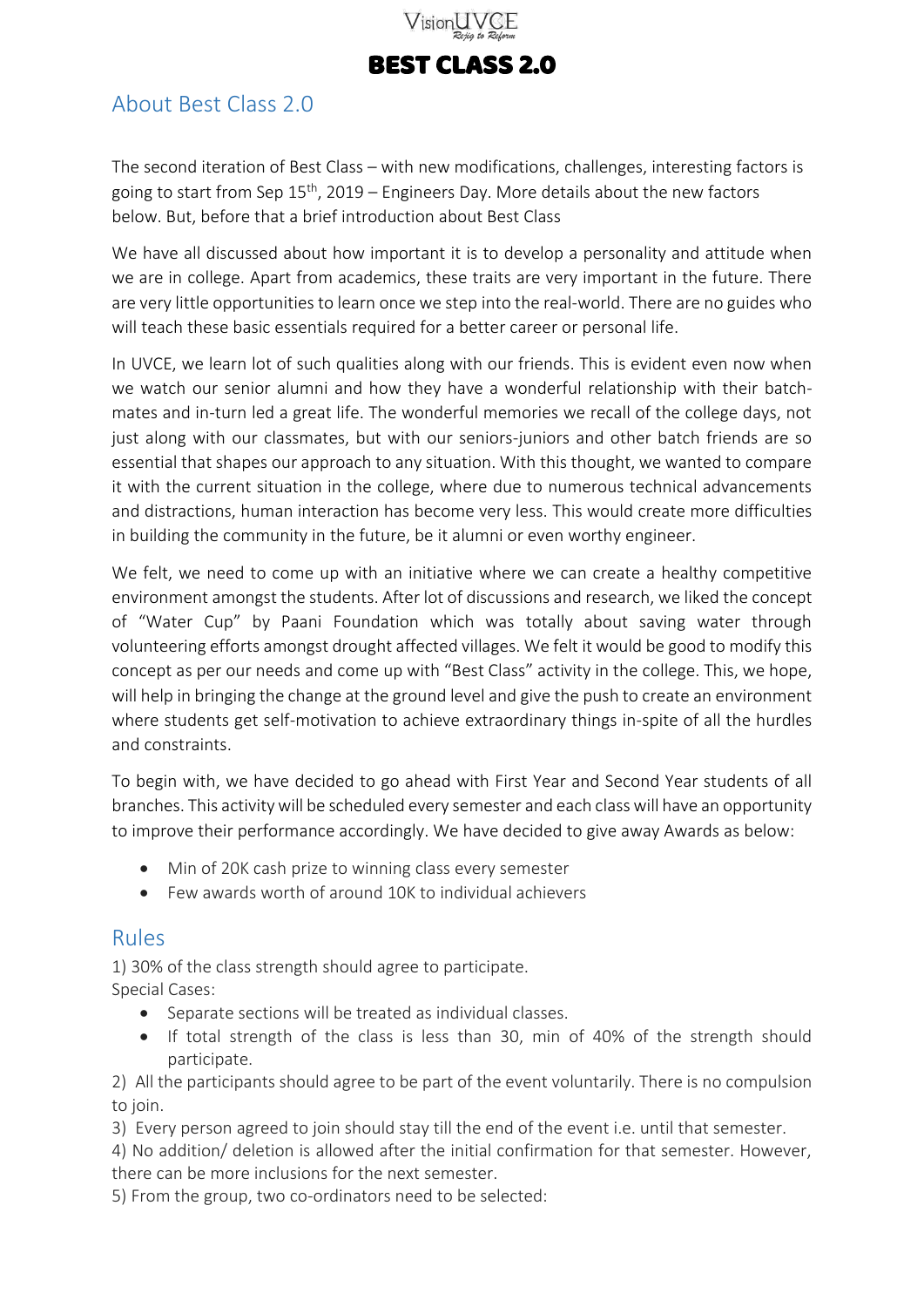

- Preferably, one girl and one boy, but not mandatory
- Everyone in the group should agree towards this selection
- These two will be the point of contact for both sides organizers and participants
- All the details, updates, information will be provided to them.
- Any clarifications needed will be channelled via them
- They will need to provide the regular updates and other information as and when required. More information about that will be provided below

6) Criteria matrix will be shared with everyone. The group will need to decide which areas they want to select for the semester. Every criteria will have its own weightage for the evaluation.

7) Every class can have its own interpretation for the criteria and decide how they want to act upon it accordingly. They can have the initiatives designed as per the group wish. There will be judging points which will be evaluated based on each of the factors and goals met.

8) Few suggestions will be provided from our end. Primary goal and secondary goals needs to be identified. These are critical for self-evaluation, PoC evaluation as well as judged by the organizers.

| SI <sub>No</sub> | Category                     | Factors                                               |
|------------------|------------------------------|-------------------------------------------------------|
| 1                | Communication & Soft Skills  |                                                       |
|                  |                              | Activities within classes                             |
|                  |                              | Effective Communication (Writing & Speaking)          |
|                  |                              | Attitude                                              |
|                  |                              | Time Management                                       |
|                  |                              |                                                       |
| $\overline{2}$   | Academics & Technical        |                                                       |
|                  |                              | Attendance                                            |
|                  |                              | Internals Scores (Class Percentile)                   |
|                  |                              | <b>Online Courses</b>                                 |
|                  |                              | Innovation/ Projects/ Technical Seminars within class |
|                  |                              |                                                       |
| 3                | Volunteering & Participation |                                                       |
|                  |                              | Helping hands in college or hostel events/activities  |
|                  |                              | Participating in events (inside & outside college)    |
|                  |                              | Extra Circular activities (Sports, Cultural etc)      |
|                  |                              | Campus Cleanliness & Brand UVCE                       |
|                  |                              |                                                       |
|                  | Total                        | 1000 Points                                           |

#### <span id="page-2-0"></span>Criteria

Details for each category will be provided below

10) The class will have to identify one "Primary" Goal and other two as "Secondary" Goals from above categories. The Primary goal will be worth of 400 points and Secondary Goals will be worth of 300 points each. So, the total points is 1000.

Goals and Milestones to be set for each criteria which will help in evaluation and track the progress.

11) Reporting and Tracking Updates will be done on a weekly format basis.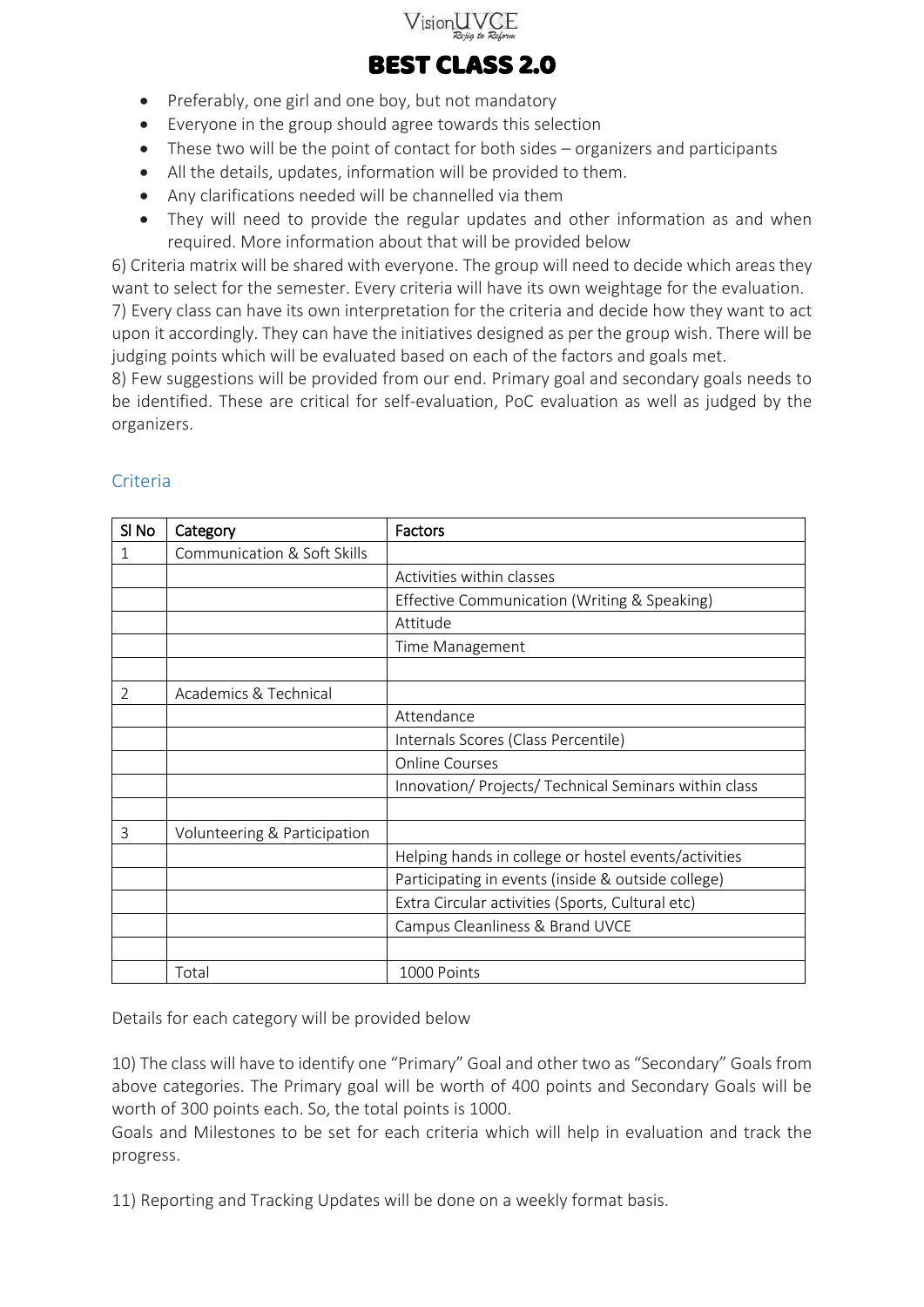



- It will contain the Criteria selected by the class and option to update the weekly progress
- A separate section to give an overall progress. This will have an option to provide selfassessment from the students.
- In the last section, the class needs to give an overall completion percentage (this is fortnightly once). This is against the goal set by the class themselves.
- They will have to evaluate themselves in a practical manner, which will also be considered in the 3-Level evaluation.

12) How we evaluate the performance is as below

Level-1: Self Evaluation

Level-2: Alumni PoC Assessment

Level-3: Judges Evaluation

Details about the evaluation at different levels and what will be considered is as below

- Level-1: The class with self-evaluate their performance for a score of 1000 points once in a month. The assessment needs to be realistic and practical. The assessment needs to be justified with valid proofs.
- Level-2: The PoC evaluation will be based on the below factors (on a weekly basis):
	- o How Active is the class on a scale of 200
	- o Communication with PoC on a scale of 100
	- o Regular in updating Weekly Report on a scale of 100
	- o Focus on the Goals on a scale of 100
	- o Scores for each of the criteria selected on a scale of 1000
- Level-3: The Judges will evaluate on an overall perspective, considering these aspects:
	- o Involvement of Class students (overall) 100
	- o Active/ Innovation in participation 200
	- o Reporting/ Goals Focus 100
	- o Events Involvement 100
	- o Scores for each of the criteria 1000

### <span id="page-3-0"></span>Point of Contact

Based on the feedback, we have modified the concept of Point of contact (PoC) this time. We will PoC performing two different roles:

#### <span id="page-3-1"></span>Cluster PoC

We will be creating cluster of classes (say 3 or 4 class put together will be called as a cluster) and there will be 2 or 3 PoCs for this cluster as a whole. The respective classes can decide with their PoC on the means of communication.

The PoC will evaluate the classes individually in the cluster on a weekly basis. We will be providing a more simpler version of the evaluation form to the PoC

#### <span id="page-3-2"></span>Functional PoC

There will be a separate role for the PoC based on few of the responsibilities as well:

- Report/Points Tracking (2)
- $\bullet$  Ideas/Suggestions Motivating (3)
- Event/Faculty Co-Ordination (3)

The details about the above roles will be explained in detail shortly.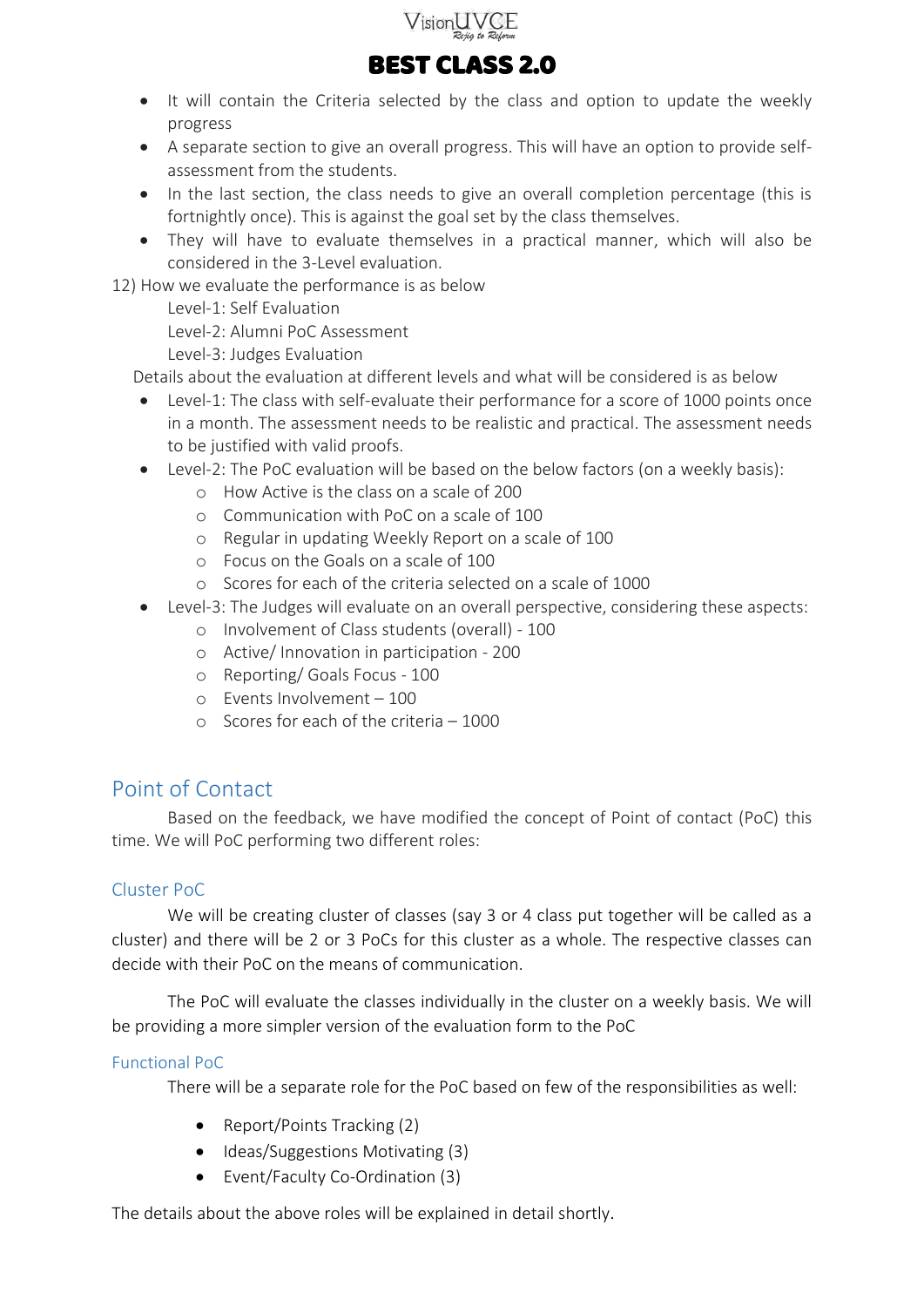# Vision UVCE

## BEST CLASS 2.0

## <span id="page-4-0"></span>Criteria Description

| Category                                  | Description                                                                                                                                                                                                                                                                                                                                                                                                   |  |  |
|-------------------------------------------|---------------------------------------------------------------------------------------------------------------------------------------------------------------------------------------------------------------------------------------------------------------------------------------------------------------------------------------------------------------------------------------------------------------|--|--|
| Communication                             | As a team you can conduct events to increase your communication skills<br>(reading, writing) and share your thoughts easily<br>You can conduct events like group discussions, innovative reading sessions.                                                                                                                                                                                                    |  |  |
| Team work                                 | You can organize and participate in events as a team where all of you can<br>contribute to the activity.<br>Fun and educational activities can be some of the group events like Lagori or a<br>Group Quiz. How about Collage?                                                                                                                                                                                 |  |  |
| Leadership                                | You ought to take initiative for some activities and events throughout that will<br>help groom your leadership skills.<br>As a team you can take the lead or few individuals from your class as well                                                                                                                                                                                                          |  |  |
| Time Management                           | An important aspect which needs to be inculcated, see best how you can<br>manage your time and track your activities.<br>This can also include your weekly updates and how well you manage your co-<br>curricular with the course curriculum. Time boxing your activities or meetings<br>are very essential factors                                                                                           |  |  |
| Problem Solving                           | Any activity taken up by your team or any event organized needs to be planned<br>to ensure it is conducted successfully. All things in life do not happen smoothly<br>and problem need to be external. They can be minor factors too and part of<br>other initiatives you are working upon. You can also take an opportunity to<br>understand the existing problem and interact as a team to find a solution. |  |  |
| Emotional Intelligence                    | When you work as a team, you have to support your team with your strengths.<br>Lead the team with your expertise and provide moral support. Understand the<br>strengths and weakness of your team mates and booting their confidence.                                                                                                                                                                         |  |  |
| General Knowledge                         | Current Affairs, Trends happening around you are very essential to develop<br>your profile. You can have small activities like news reading or general quizzes<br>that can give you more insight into improving your general knowledge. Interact<br>with your fellow teams mates as well.                                                                                                                     |  |  |
| Attitude                                  | The right attitude can take you places. With every activity and event you<br>organize and part take in, ensure you build a right attitude.<br>It is very essential to build the right attitude that will help you work better as a<br>leader and in a team. "Never Give Up" can be a motto; "Always keen to learn"<br>can be your goal Setting the right attitude is very important                           |  |  |
| Seminars/PPTs                             | You can utilize this as an opportunity to give presentations and seminars within<br>your class group, use these to gain some knowledge and also step in to give<br>some seminars if your own to improve your presentation skills. To give a 20<br>min seminar, you will study about that topic for 2 hrs, which will help you to<br>develop interest                                                          |  |  |
| <b>Basic Professional</b><br>Requirements | Some skills that can help you in your professional career are email and phone<br>etiquettes.<br>You can learn these skills whilst organising events which will aim at these<br>specific skill set.<br>Eg : Practice sending mock emails among your team mates with role plays like<br>HR and Job Application (Offer Application via email, Responding to Job<br>Applications), applying for Scholarship       |  |  |
| Online courses                            | You can take up courses on multiple online platforms and showcase the<br>certifications acquired. They can be paid or free. The point to be considered is<br>joining or starting a course is not important, but completing it is We shall<br>consider the efforts which have only been successfully completed                                                                                                 |  |  |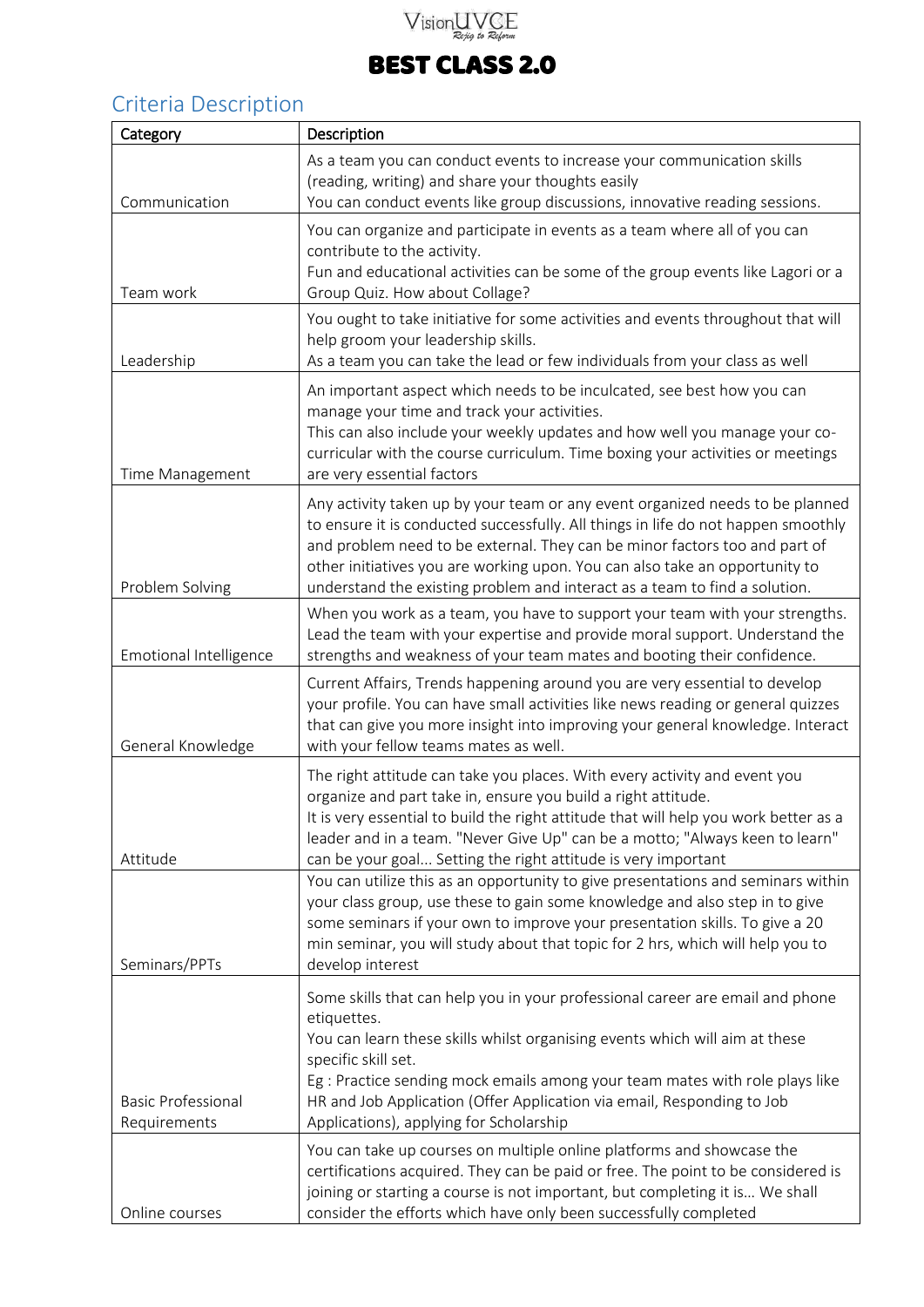# $\sqrt{\text{isionUVGE}}$

## BEST CLASS 2.0

| <b>Cross Functional</b><br>Expertise    | Expand your reach and interact with other class teams as well. Collaborate with<br>them on activities that can be beneficial for both the teams. Today, everything<br>is interlinked and such initiatives will help in the long run. It can be for technical<br>or cultural aspects                                                                                        |  |  |
|-----------------------------------------|----------------------------------------------------------------------------------------------------------------------------------------------------------------------------------------------------------------------------------------------------------------------------------------------------------------------------------------------------------------------------|--|--|
| Volunteer work                          | Volunteer word is often misunderstood. It means you are doing an activity out<br>of your own interest without any expectations in return. It is a real challenge to<br>say if you have volunteered as part of this initiative if you really understand the<br>meaning!!                                                                                                    |  |  |
| Campus Cleanliness                      | It is just not always about cleaning the campus and repeat it every 3 months<br>once. Take initiatives in keeping the campus litter free and create awareness in<br>this regard. How about planting some saplings in some spaces available and<br>looking after them?                                                                                                      |  |  |
| College Clubs                           | Explore the clubs in college like IEEE, G2C2, Adhamya, Chakravyuha, VINIMAYA,<br>Chethana, SAE etc and take part in their activities. It's about keeping the tempo<br>going when you feel that nothing much is happening in the club That is very<br>essential                                                                                                             |  |  |
| Organize/Volunteer in<br>College Events | You can organize, volunteer and participate in various college events in both<br>technical and cultural fests in college. In fact, you can plan and execute<br>something new as well in the college, which can be exclusive!!                                                                                                                                              |  |  |
| <b>Hostel Events</b>                    | Helping the hostelites in conducting their annual events. If you are a hostelite,<br>conduct some small events in hostel just like your class. It can be as simple as<br>Essay writing or conversing in Kannada etc                                                                                                                                                        |  |  |
| VU/alumni Activities                    | Take part, volunteer and assist in activities by the alumni groups and also<br>interact with them. Interacting with more alumni might help in various ways in<br>the future, listening to their experience also will be very useful                                                                                                                                        |  |  |
| Library                                 | Organizing the books in the library accordingly and come up with innovative<br>solution to maintain the orderly arrangement. Library can/should be made into<br>a "centre of attraction". Making use of all the available resources can be the<br>focus                                                                                                                    |  |  |
| Participation in College<br>events      | Ensure you take active participation in both Inter and Intra College activities.<br>This can be in any capacity. Volunteering for few events like Bar-Camps will<br>help you to develop your network, online webinars will count too                                                                                                                                       |  |  |
| Attendance                              | The teams need to maintain the required attendance. Manage your college<br>activities and extra-curricular well. Faculty from different branches will be<br>consulted to track the attendance of the class                                                                                                                                                                 |  |  |
| Class Overall Percentile                | Maintain a relatively better average with respect to other teams. We will be<br>considering the Internal Marks along with the previous semester scores.                                                                                                                                                                                                                    |  |  |
| Projects                                | Come up with innovative projects and work with your teams to implement<br>them. Guidance can be sought out for in the college for Research works. In the<br>meanwhile, if the project/idea is not technical, you can always reach out to us<br>for support. For Innovation to be considered, make sure that it does not<br>remain on paper or just in theory               |  |  |
| Syllabus + Question<br>Paper + Notes    | Share the college curriculum with your team mates and also ensure all the<br>relevant information is available at the finger tips so that anyone can access it<br>when needed. This will also help the next batches to prepare well                                                                                                                                        |  |  |
| Creativity                              | Conduct some activities among your teams to showcase and explore your<br>creative instincts. This can be scaled up in the future as a full-blown event at<br>the college level. For example, Painting competition to begin with at the class<br>level; or some interesting activities to make everyone involved in this event<br>should be the focus of your creative idea |  |  |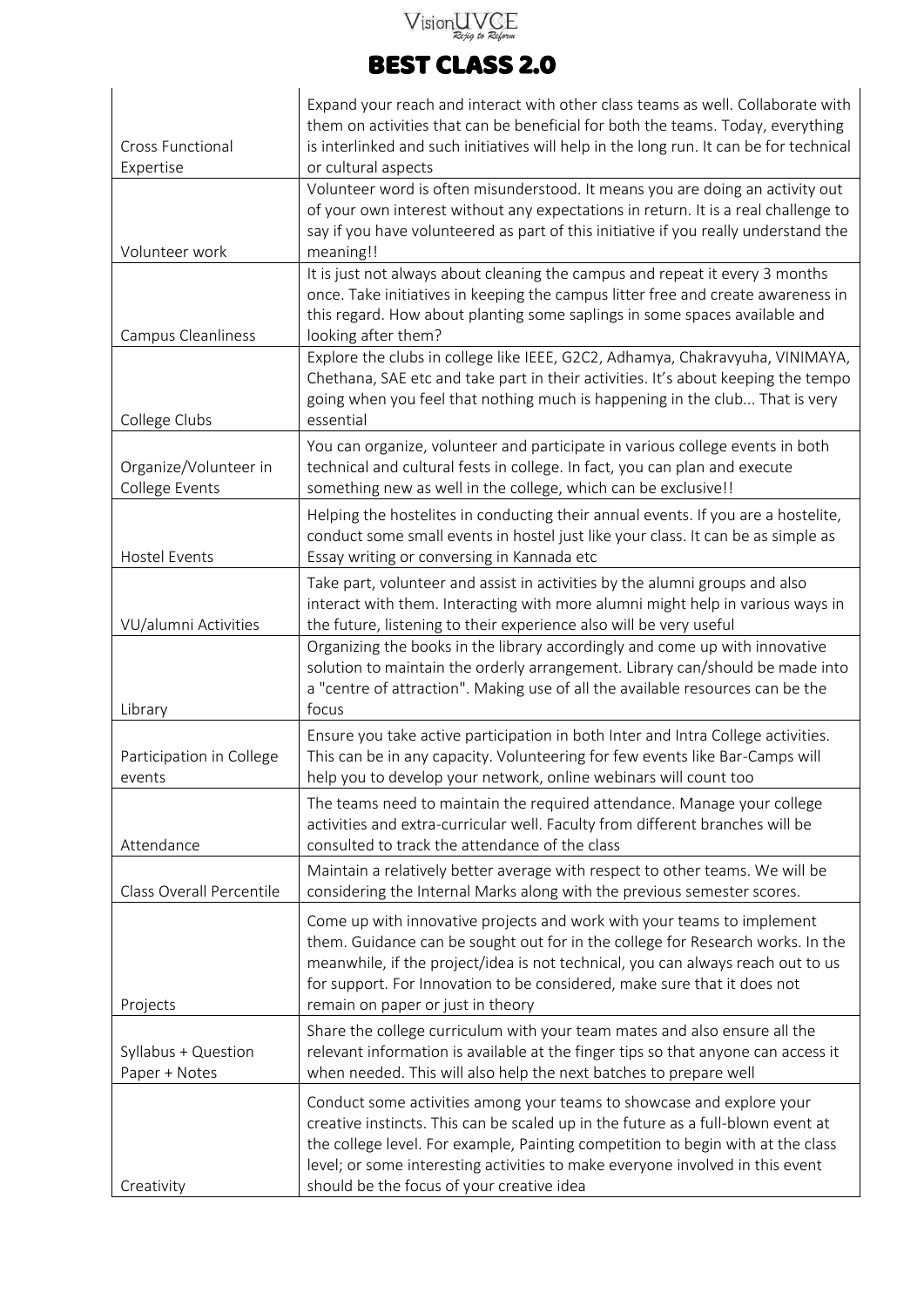## $V$ ision $\underset{\mathcal{R} \text{e}\neq\text{iq}}{\text{U}}\underset{\mathcal{R} \text{e}}{\text{VCE}}$

## BEST CLASS 2.0

| Inter-class Co-<br>Ordination                                                                                                                              | You need to maintain healthy relations with your other class teams. It will be<br>an added bonus if you can collaborate with them and learn from each other.<br>Apart from the co-ordinators of the respective classes, utilize your friends<br>network across branches to improve/enhance the overall experience of the<br>event by getting to know each other better from other classes as well. |
|------------------------------------------------------------------------------------------------------------------------------------------------------------|----------------------------------------------------------------------------------------------------------------------------------------------------------------------------------------------------------------------------------------------------------------------------------------------------------------------------------------------------------------------------------------------------|
| Initiatives inside college<br>to promote                                                                                                                   | Take some steps to promote UVCE inside college with events like Jaatre, Fiesta<br>etc. As part of various clubs, you can involve more people in the regular<br>activities so that participation in those increases                                                                                                                                                                                 |
| Initiatives outside<br>college to promote                                                                                                                  | Campaign for UVCE organized fests, events at other colleges. Ensure active<br>participation by other college teams. You are also welcome to attend events<br>where college students are invited to volunteer and spread the UVCE brand by<br>actively involving in such opportunities                                                                                                              |
| Social Media & Online<br>Activities                                                                                                                        | Come up with innovative ideas and implement the same to increase the<br>presence of UVCE on social media. Creating buzz about UVCE is what we are<br>focussing along with capturing what is happening in the campus. One of the<br>examples can be UVCE representation in Wikipedia (both English & Kannada)                                                                                       |
| Participation in Other<br>college events                                                                                                                   | Ensure Participation and showcase your best performance in order to win<br>competitions in inter college fests and events. These can be cultural, technical<br>or managerial events, but mainly team events is the focus                                                                                                                                                                           |
| Individual Contributions<br>Individual participation in cultural and sports events and also winning these<br>- Sports, Cultural<br>events is advantageous. |                                                                                                                                                                                                                                                                                                                                                                                                    |
| <b>UVCE Legacy</b>                                                                                                                                         | Learn about the history and heritage of our college. Explore the<br>accomplishments of our distinguished Alumni.                                                                                                                                                                                                                                                                                   |

## <span id="page-6-0"></span>Point of Contacts & Judges

<span id="page-6-1"></span>PoCs

- Medhini
- Suchetha
- Megha
- Chitra
- Lomesh
- Harsha
- Harini
- Yogesh

#### <span id="page-6-2"></span>Judges

- Praveen
- Savitha
- Sharath Aithal

#### <span id="page-6-3"></span>Faculty (Discussion in progress)

- K P Guruswamy
- Shobha
- B P Harish
- $\bullet$  Kiran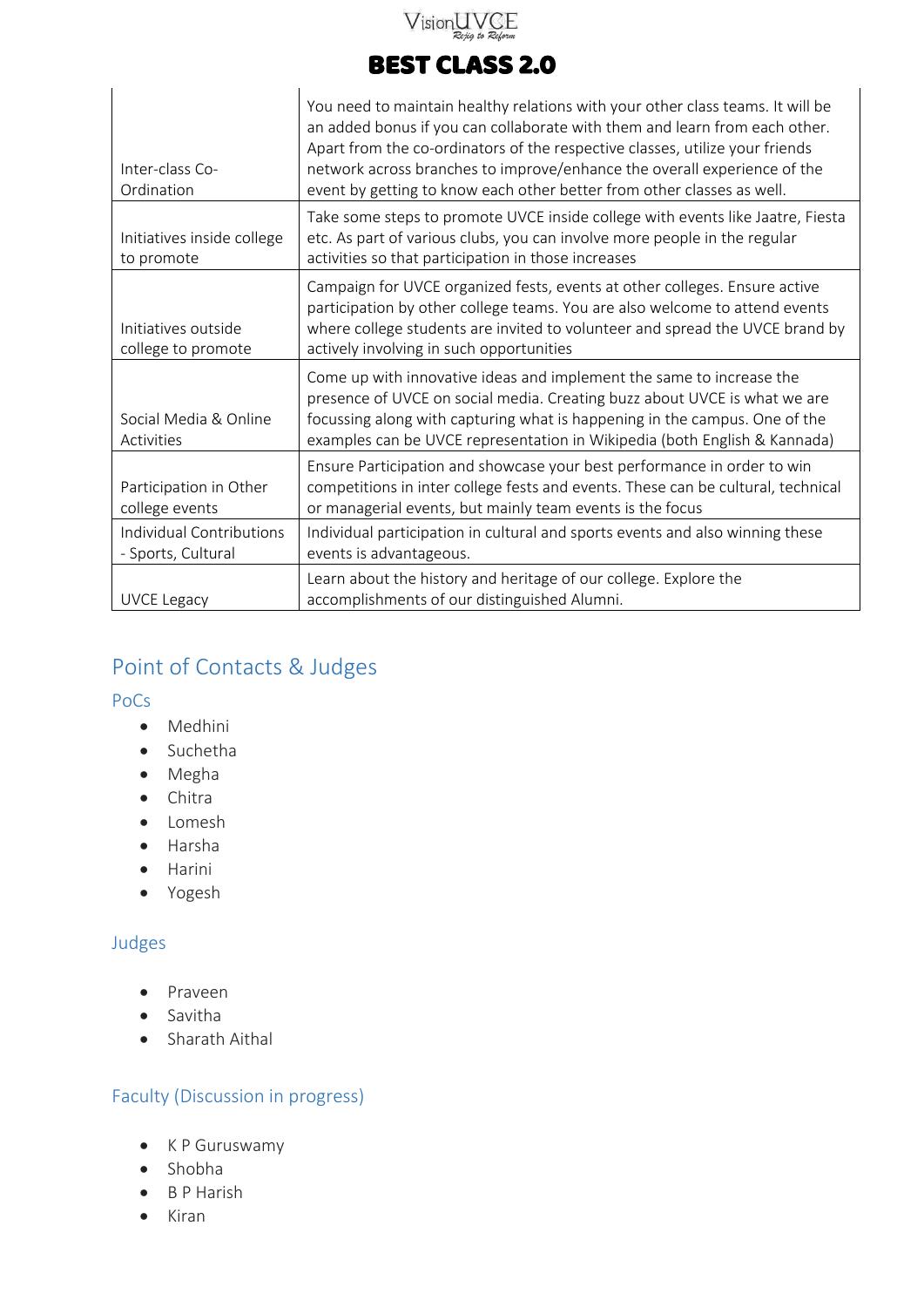

- P Deepa Shenoy
- B M Rajaprakash
- Shantharaju
- C K Umesh
- Pavan

### <span id="page-7-0"></span>Timeline & Schedule (Tentative)

| 1-Sep-2019          | : First Announcement + FB event                                              |
|---------------------|------------------------------------------------------------------------------|
| 2-Sep-2019          | : Final process finalization                                                 |
| 5-Sep-2019          | : Roll out the Application Forms                                             |
| 7-Sep-2019          | : Meeting in college & identify Alumni PoC & inform Faculty                  |
| 13-Sep-2019         | : Last Date to Register & nominate Class Co-Ordinators                       |
| 14-Sep-2019         | : Meet with Co-Ordinators of all participating class & Create WhatsApp group |
| 15-Sep-2019         | : Start of the event                                                         |
| 22-Sep-2019         | : First Week Report submission (in the required format)                      |
| 29-Sep-2019         | : Second Week Report                                                         |
| 30-Sep-2019         | : Fortnightly Progress (Monthly Update)                                      |
| 5-Oct-2019          | : Meet with Co-Ordinators and Third Week Report                              |
| 13-Oct-2019         | : Fourth Week Report                                                         |
| 20-Oct-2019         | : Fifth Week Report + Faculty Co-Ordinators observations                     |
| 27-Oct-2019         | : Sixth Week Report                                                          |
| 28-Oct-2019         | : Monthly Update                                                             |
| 2-Nov-2019          | : Meet with Co-Ordinators and Seventh Weekly Track                           |
| 10-Nov-2019         | : Eighth Week Report                                                         |
| 17-Nov-2019         | : Ninth Week Report + Faculty Co-Ordinators observations                     |
| 23-Nov-2019         | : Meet with Co-Ordinators and Tenth Week Report                              |
| 25-Nov-2019         | : Monthly Update                                                             |
| 26-Nov-2019         | : Final Report/Submission with Self Evaluation                               |
| 30-Nov-2019         | : Judges evaluation along with Teachers input                                |
| TBA: Award Ceremony |                                                                              |

### <span id="page-7-1"></span>Co-Ordinators Selection

The people who have agreed to be part of the competition need to decide the 2 co-ordinators amongst themselves. The Co-Ordinators cannot be changed in between one semester. So, it would be better to decide taking everyone into confidence.

## <span id="page-7-2"></span>Co-Ordinators Training

We will be having a 2-3 hours Session for all the Co-Ordinators to interact about the details and answer their queries.

#### <span id="page-7-3"></span>Why "Best Class"?

From VisionUVCE, we hope that a healthy competition between ever buzzing classes of UVCE branches on a selected set of areas like Innovation, Activities would amplify the overall development of students into engineers in a big way. And with that thought, we are proposing "Best Class Of The Semester" competition that will be held this year, starting with the new semester for the 1st and 2nd year classes of all branches.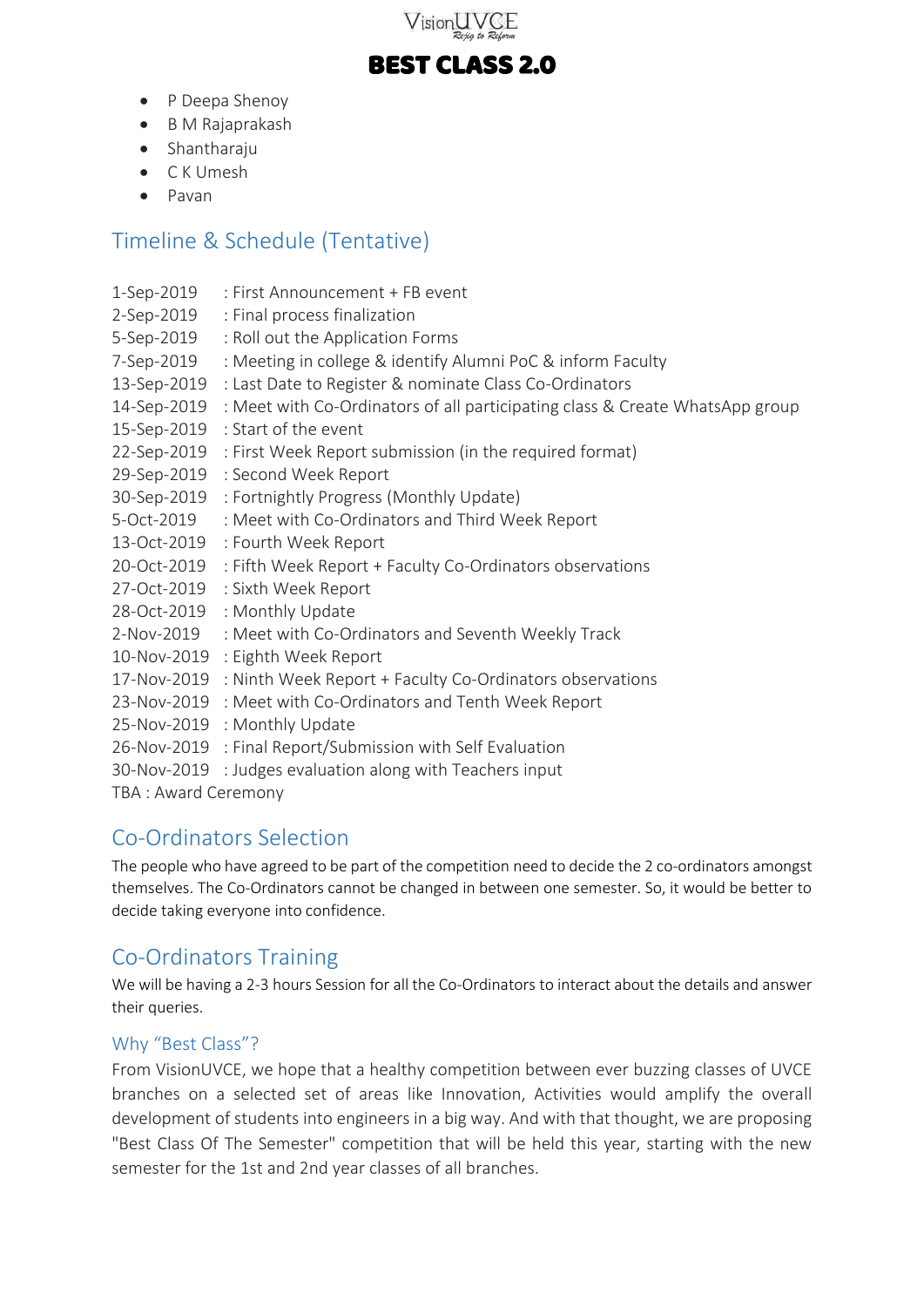

- 1. Rejuvenating participative confidence and thoughts in students. We believe it as a stepping stone to improving oneself.
- 2. Working as a team helps in improving the personality development of the students they interact, debate, dissent, decide and such arrival at conclusions are always praiseworthy.
- 3. More emphasis on innovation and ideation Ultimately we all love UVCE making noises on the innovation front.
- 4. Time Management & Discipline this competition is time bound and needs well rounded effort. Weekly updates are warranted. Guidance will be provided.
- 5. Professional Approach we intend that the event will provide an opportunity to learn soft skills & teach professional behaviour in the future.
- 6. More positive Branding for UVCE. This is an interesting idea and most outsiders Higher Education Institutes, Companies would laud the efforts of the students who would partake in this and thereby the branding of our institution is given a big fillip.

#### <span id="page-8-0"></span>What is your Role?

The point of contacts for everything that happens

- Make the democratic process in the class known to everyone. Every member should feel that he/she is equally important and responsible for the entire class's performance.
- Inside the class, you will have to divide the responsibilities and make sure that you followup with the person responsible
- Any concerns/ queries regarding the entire event or any particular topic needs to be channelized via you. The Organizers i.e us will look into the query and decide how to address the same. In the sense, we may revert back directly to you or to the person who had the query/concern.
- Regular updates to be provided through you. But it does not mean the Weekly/ Monthly Report need to be filled up by only you. You can nominate one or more persons to do this, but has to be sent to the organizers/ Alumni PoC via you.
- Whenever there is a conflict in the class, you need to be impartial and work towards settling the issue. But, in case you need any guidance or assistance, you can always reach out to us.
- You can also interact with other class Co-Ordinators in order to collaborate and exchange ideas and also activities.
- Any financial matters spent during the event will also be accounted from your end to keep a track. We are not assuring any monetary support or reimbursement at the moment.
- Interacting with the faculty and other members will also be your responsibility (Of course, you can share this with your CR). But make sure that there are no complaints from the teachers regarding the activities during class hours.

#### <span id="page-8-1"></span>Some Suggestions from our end to Co-Ordinators:

- Team Work Activities like Collage work, Quiz, Group Discussion etc
- Campus Cleanliness Its just not about cleaning the campus, but also keeping your class garbage free. You can encourage not to throw litter around. For this you can take necessary measures like placing a dustbin in your class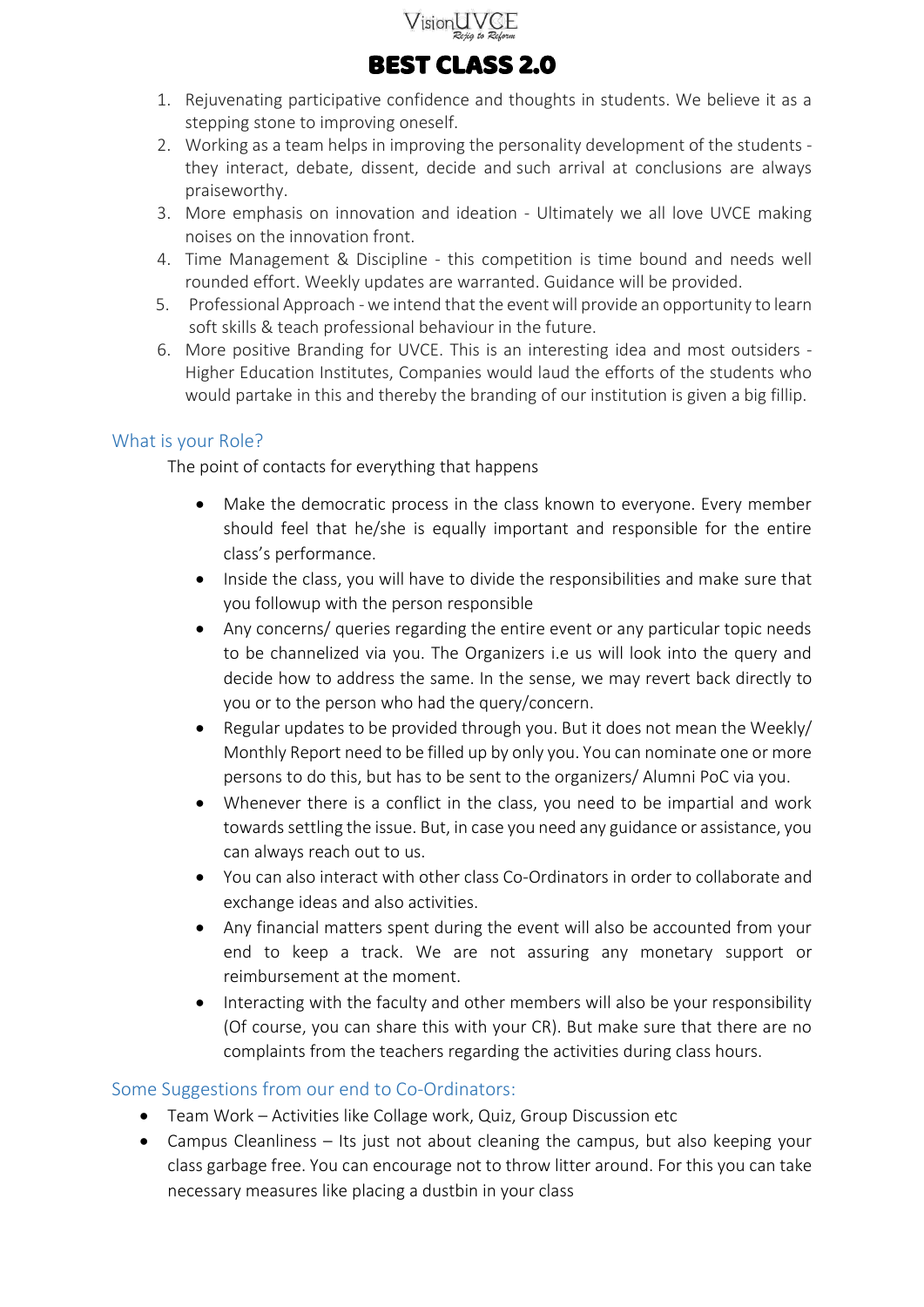

- Start a Class Notice Board Put a Notice Board in your class and make announcements via that. This will help to develop the community
- Keep track of events happening in other colleges and make sure your class knows about it so that they can participate in those activities.
- It is a competition, yes, but it needs to be a healthy one. You or anyone in your class should not involve in any kind of conflicts with other classes participating in the competition
- WhatsApp groups are very easy and you can encourage to have multiple groups. It is better to have one minimum so that you can have an alumni PoC added to the same group.

## <span id="page-9-0"></span>Events from VisionUVCE

If you have a question, asking do we have any other means of gathering points, the answer is Yes. Team VU will be conducting 2 events during this semester in which different factors will be considered and you will be able to gather points accordingly. The finalization of ideas for the events is in progress and will be announced shortly.

### <span id="page-9-1"></span>Report Updation

Updating the report is completely the responsibility of the Batch Co-Ordinators. Our suggestion is that you get the Weekly Reports done by different individuals every week so that they are aware about the tasks.

But, you can fill the information and do the self-evaluation of the class after internal discussion and update the Monthly Report by yourself.

We will be providing the access to Google Drive and you will need to update the Reports in the same folders assigned to your class. You can view the folders of other classes to see their activities and get ideas and motivation. We are working on this and the same will be intimated to you shortly.

If you don't update the report on time, you will be reminded once or twice by the PoCs, but after that if the report is not updated, the points will be deducted accordingly.

### <span id="page-9-2"></span>FAQ

### <span id="page-9-3"></span>Application/Report Formats

<span id="page-9-4"></span>Application Format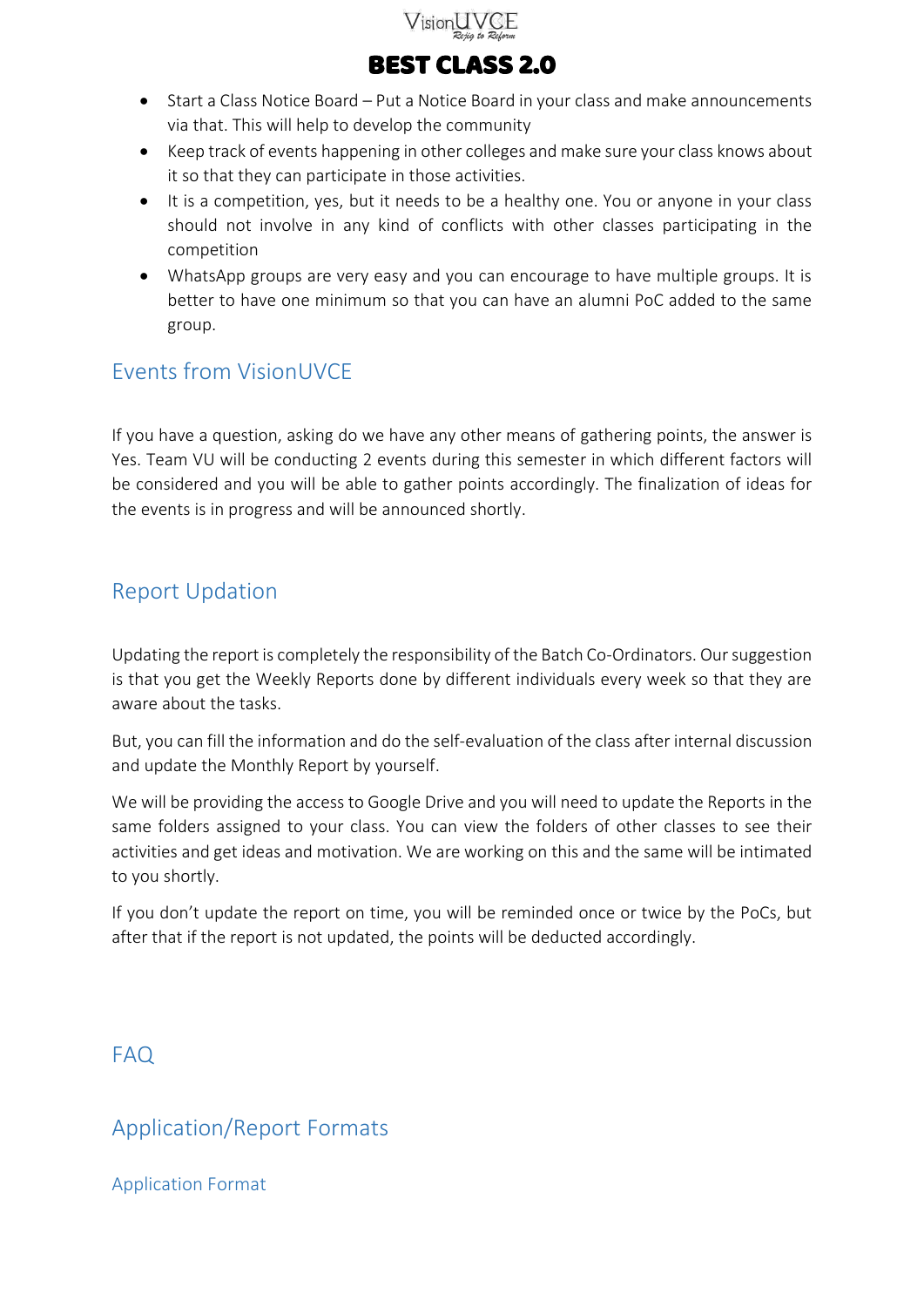

#### <span id="page-10-0"></span>Details about the Event:

From VisionUVCE, we hope that a healthy competition between ever buzzing classes of UVCE branches on a selected set of areas like Innovation, Activities would amplify the overall development of students into engineers in a big way. And with that thought, we are proposing "Best Class Of The Semester" competition that will be held this year, starting with the new semester for the 1st and 2nd year classes of all branches.

- 1. Rejuvenating participative confidence and thoughts in students. We believe it as a stepping stone to improving oneself.
- 2. Working as a team helps in improving the personality development of the students they interact, debate, dissent, decide and such arrival at conclusions are always praiseworthy.
- 3. More emphasis on innovation and ideation Ultimately we all love UVCE making noises on the innovation front.
- 4. Time Management & Discipline this competition is time bound and needs well rounded effort. Weekly updates are warranted. Guidance will be provided.
- 5. Financial Management we provide financial assistance and the tasks which are taken up will teach them financial discipline too.

More positive Branding for UVCE. This is an interesting idea and most outsiders - Higher Education Institutes, Companies would laud the efforts of the students who would partake in this and thereby the branding of our institution is given a big fillip.

#### <span id="page-10-1"></span>Rules

1) Minimum of 30% of the class strength should agree to participate.

- Special Cases:
	- Separate sections will be treated as individual classes.
	- If total strength of the class is less than 30, min of 40% of the strength should participate.

2) All the participants should agree to be part of the event voluntarily. There is no compulsion to join.

3) Every person agreed to join should stay till the end of the event i.e. until that semester.

4) No addition/ deletion is allowed after the initial confirmation for that semester. However, there can be more inclusions for the next semester.

5) From the group, two co-ordinators need to be selected by end of the week:

- Preferably, one girl and one boy, but not mandatory
- Everyone in the group should agree towards this selection
- These two will be the point of contact for both sides organizers and participants
- The Co-Ordinators cannot be changed in between one semester. So, it would be better to decide taking everyone into confidence.
- All the details, updates, information will be provided to them.
- Any clarifications needed will be channelled via them
- They will need to provide the regular updates and other information as and when required.

6) Criteria matrix will be shared with everyone. The group will need to decide which areas they want to select for the semester. Every criteria will have its own weightage for the evaluation.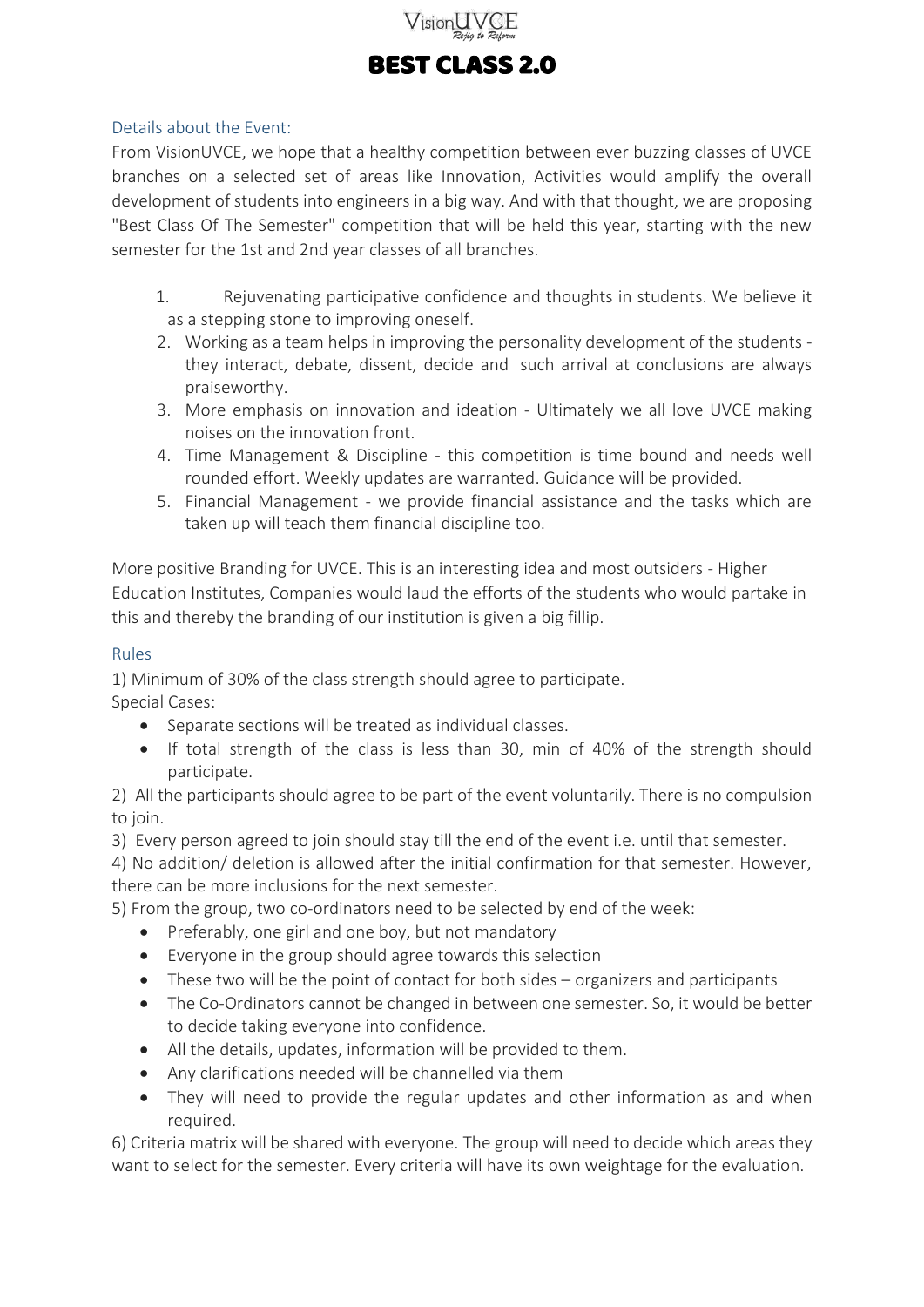## VisionUVCE

## BEST CLASS 2.0

7) Every class can have its own interpretation for the criteria and decide how they want to act upon it accordingly. They can have the initiatives designed as per the group wish. There will be judging points which will be evaluated based on each of the factors and goals met. 8) Few suggestions will be provided along with the few mandatory areas to be tackled. Some fundamental goals will be set for each criteria which needs to be self-evaluated as well as judged by the organizers.

### SI No | Category | Factors 1 Communication & Soft Skills Activities within classes Effective Communication (Writing & Speaking) Attitude Time Management 2 | Academics & Technical Attendance Internals Scores (Class Percentile) Online Courses Innovation/ Projects/ Technical Seminars within class 3 Volunteering & Participation Helping hands in college or hostel events/activities Participating in events (inside & outside college) Extra Circular activities (Sports, Cultural etc) Campus Cleanliness & Brand UVCE Total 1000 Points

| Factors to consider | <b>Description/Suggestions</b>                                                                                                                                                                                                                                                                                      |  |
|---------------------|---------------------------------------------------------------------------------------------------------------------------------------------------------------------------------------------------------------------------------------------------------------------------------------------------------------------|--|
| Communication       | As a team you can conduct events to increase your communication skills<br>(reading, writing) and share your thoughts easily<br>You can conduct events like group discussions, innovative reading sessions.                                                                                                          |  |
| Team work           | You can organize and participate in events as a team where all of you can<br>contribute to the activity.<br>Fun and educational activities can be some of the group events like Lagori or a<br>Group Quiz. How about Collage?                                                                                       |  |
| Leadership          | You ought to take initiative for some activities and events throughout that will<br>help groom your leadership skills.<br>As a team you can take the lead or few individuals from your class as well                                                                                                                |  |
| Time Management     | An important aspect which needs to be inculcated, see best how you can<br>manage your time and track your activities.<br>This can also include your weekly updates and how well you manage your co-<br>curricular with the course curriculum. Time boxing your activities or meetings<br>are very essential factors |  |

### <span id="page-11-0"></span>Criteria Matrix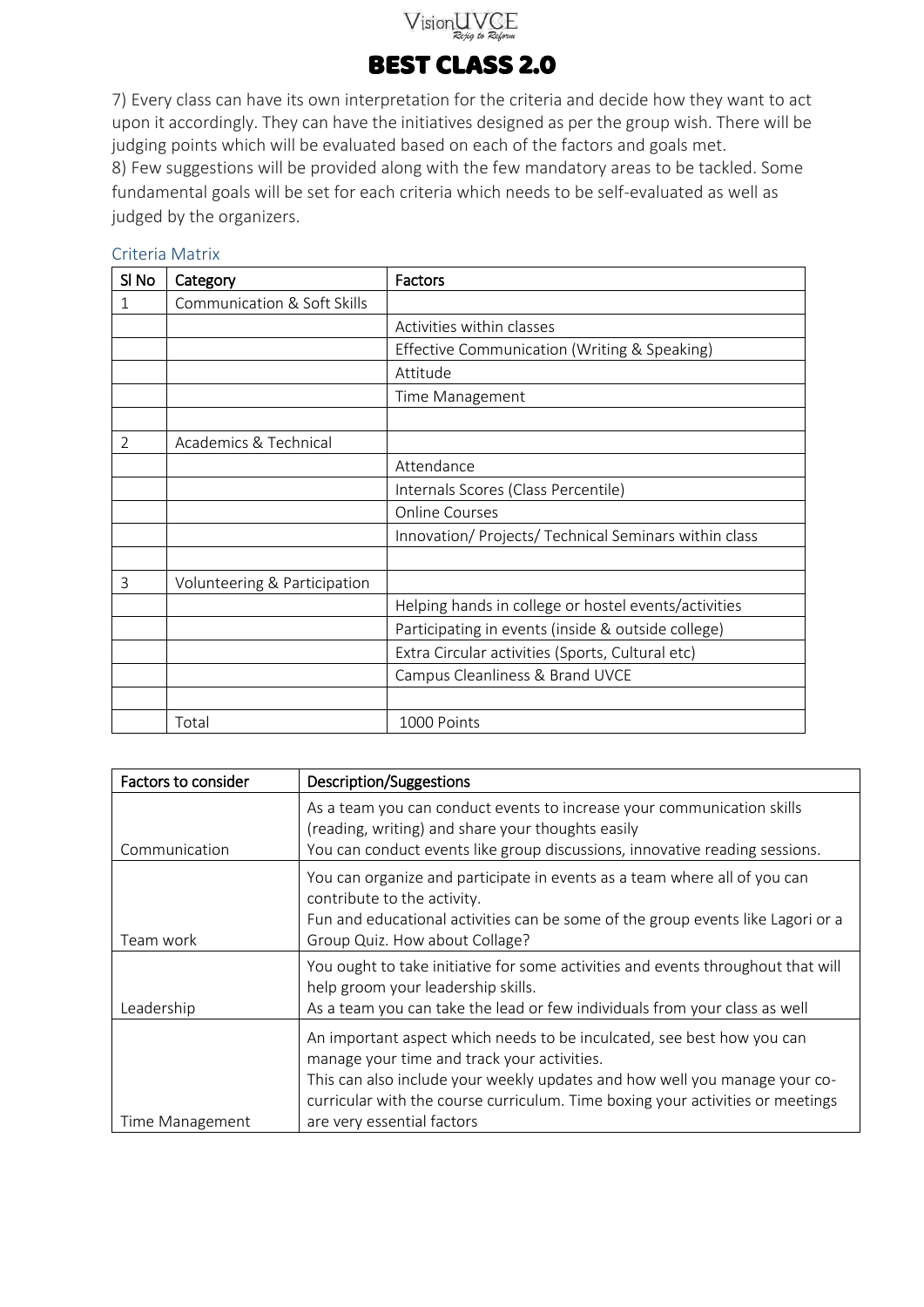# $\sqrt{\text{isionUVGE}}$

## BEST CLASS 2.0

|                                      | Any activity taken up by your team or any event organized needs to be planned<br>to ensure it is conducted successfully. All things in life do not happen smoothly                                                                                                                                                                                                                  |
|--------------------------------------|-------------------------------------------------------------------------------------------------------------------------------------------------------------------------------------------------------------------------------------------------------------------------------------------------------------------------------------------------------------------------------------|
| Problem Solving                      | and problem need to be external. They can be minor factors too and part of<br>other initiatives you are working upon. You can also take an opportunity to<br>understand the existing problem and interact as a team to find a solution.                                                                                                                                             |
| Emotional Intelligence               | When you work as a team, you have to support your team with your strengths.<br>Lead the team with your expertise and provide moral support. Understand the<br>strengths and weakness of your team mates and booting their confidence.                                                                                                                                               |
| General Knowledge                    | Current Affairs, Trends happening around you are very essential to develop<br>your profile. You can have small activities like news reading or general quizzes<br>that can give you more insight into improving your general knowledge. Interact<br>with your fellow teams mates as well.                                                                                           |
| Attitude                             | The right attitude can take you places. With every activity and event you<br>organize and part take in, ensure you build a right attitude.<br>It is very essential to build the right attitude that will help you work better as a<br>leader and in a team. "Never Give Up" can be a motto; "Always keen to learn"<br>can be your goal Setting the right attitude is very important |
| Seminars/PPTs                        | You can utilize this as an opportunity to give presentations and seminars within<br>your class group, use these to gain some knowledge and also step in to give<br>some seminars if your own to improve your presentation skills. To give a 20<br>min seminar, you will study about that topic for 2 hrs, which will help you to<br>develop interest                                |
| <b>Basic Professional</b>            | Some skills that can help you in your professional career are email and phone<br>etiquettes.<br>You can learn these skills whilst organising events which will aim at these<br>specific skill set.<br>Eg : Practice sending mock emails among your team mates with role plays like<br>HR and Job Application (Offer Application via email, Responding to Job                        |
| Requirements<br>Online courses       | Applications), applying for Scholarship<br>You can take up courses on multiple online platforms and showcase the<br>certifications acquired. They can be paid or free. The point to be considered is<br>joining or starting a course is not important, but completing it is We shall<br>consider the efforts which have only been successfully completed                            |
| <b>Cross Functional</b><br>Expertise | Expand your reach and interact with other class teams as well. Collaborate with<br>them on activities that can be beneficial for both the teams. Today, everything<br>is interlinked and such initiatives will help in the long run. It can be for technical<br>or cultural aspects                                                                                                 |
| Volunteer work                       | Volunteer word is often misunderstood. It means you are doing an activity out<br>of your own interest without any expectations in return. It is a real challenge to<br>say if you have volunteered as part of this initiative if you really understand the<br>meaning!!                                                                                                             |
| Campus Cleanliness                   | It is just not always about cleaning the campus and repeat it every 3 months<br>once. Take initiatives in keeping the campus litter free and create awareness in<br>this regard. How about planting some saplings in some spaces available and<br>looking after them?                                                                                                               |
| College Clubs                        | Explore the clubs in college like IEEE, G2C2, Adhamya, Chakravyuha, VINIMAYA,<br>Chethana, SAE etc and take part in their activities. It's about keeping the tempo<br>going when you feel that nothing much is happening in the club That is very<br>essential                                                                                                                      |
|                                      |                                                                                                                                                                                                                                                                                                                                                                                     |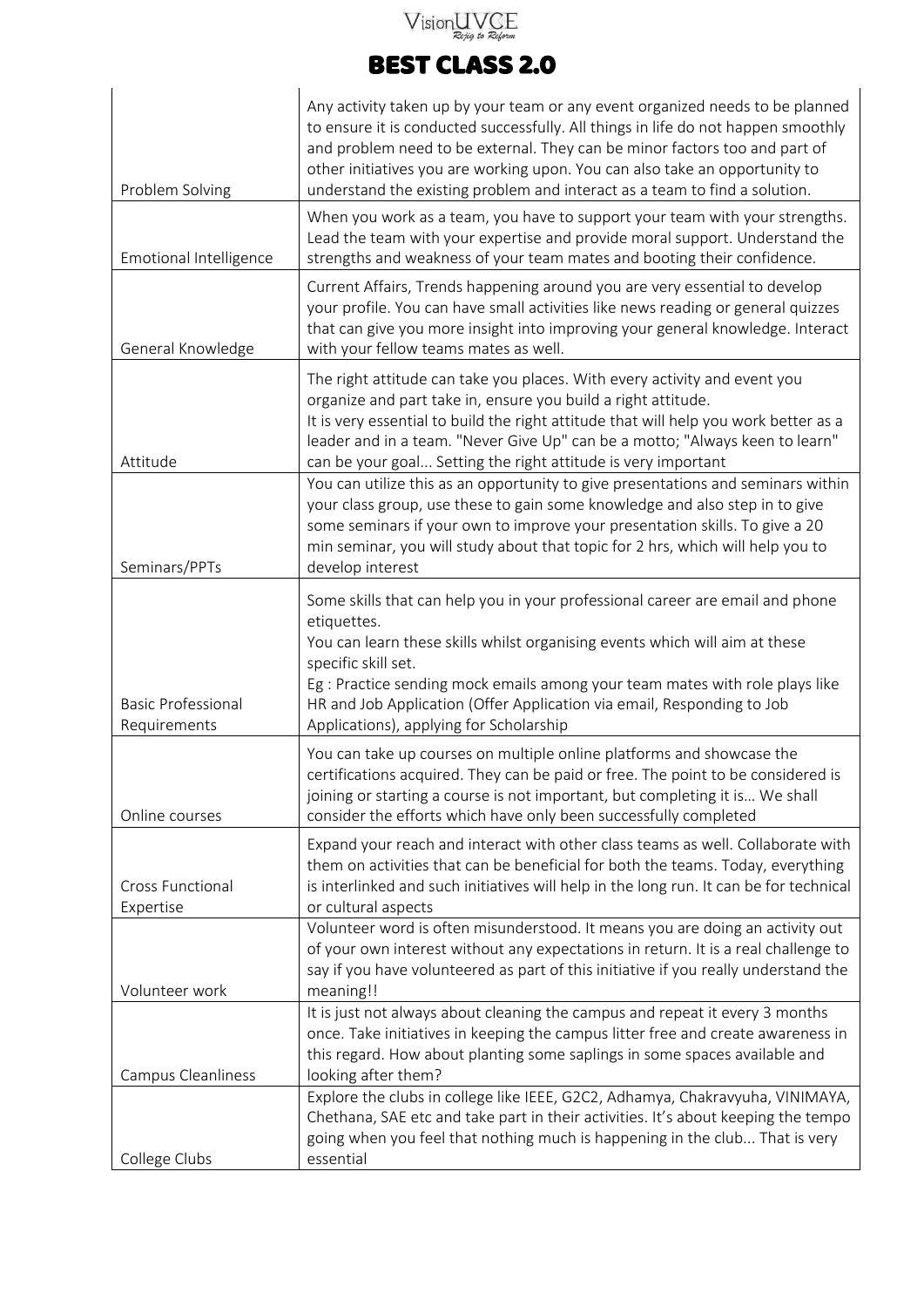# $V$ ision $\bigcup_{\mathcal{R} \textrm{e} \neq \textrm{e}} \bigvee_{\mathcal{R} \textrm{e} \neq \textrm{e}} \bigcup_{\mathcal{R} \textrm{e} \textrm{form}}$

## BEST CLASS 2.0

| Organize/Volunteer in                                                                                                                                                                                                                                          | You can organize, volunteer and participate in various college events in both<br>technical and cultural fests in college. In fact, you can plan and execute                                                                                                                                                                                                                                        |
|----------------------------------------------------------------------------------------------------------------------------------------------------------------------------------------------------------------------------------------------------------------|----------------------------------------------------------------------------------------------------------------------------------------------------------------------------------------------------------------------------------------------------------------------------------------------------------------------------------------------------------------------------------------------------|
| College Events<br><b>Hostel Events</b>                                                                                                                                                                                                                         | something new as well in the college, which can be exclusive!!<br>Helping the hostelites in conducting their annual events. If you are a hostelite,<br>conduct some small events in hostel just like your class. It can be as simple as<br>Essay writing or conversing in Kannada etc                                                                                                              |
| VU/alumni Activities                                                                                                                                                                                                                                           | Take part, volunteer and assist in activities by the alumni groups and also<br>interact with them. Interacting with more alumni might help in various ways in<br>the future, listening to their experience also will be very useful                                                                                                                                                                |
| Library                                                                                                                                                                                                                                                        | Organizing the books in the library accordingly and come up with innovative<br>solution to maintain the orderly arrangement. Library can/should be made into<br>a "centre of attraction". Making use of all the available resources can be the<br>focus                                                                                                                                            |
| Participation in College<br>events                                                                                                                                                                                                                             | Ensure you take active participation in both Inter and Intra College activities.<br>This can be in any capacity. Volunteering for few events like Bar-Camps will<br>help you to develop your network, online webinars will count too                                                                                                                                                               |
| Attendance                                                                                                                                                                                                                                                     | The teams need to maintain the required attendance. Manage your college<br>activities and extra-curricular well. Faculty from different branches will be<br>consulted to track the attendance of the class                                                                                                                                                                                         |
| Class Overall Percentile                                                                                                                                                                                                                                       | Maintain a relatively better average with respect to other teams. We will be<br>considering the Internal Marks along with the previous semester scores.                                                                                                                                                                                                                                            |
| Projects                                                                                                                                                                                                                                                       | Come up with innovative projects and work with your teams to implement<br>them. Guidance can be sought out for in the college for Research works. In the<br>meanwhile, if the project/idea is not technical, you can always reach out to us<br>for support. For Innovation to be considered, make sure that it does not<br>remain on paper or just in theory                                       |
| Syllabus + Question<br>Paper + Notes                                                                                                                                                                                                                           | Share the college curriculum with your team mates and also ensure all the<br>relevant information is available at the finger tips so that anyone can access it<br>when needed. This will also help the next batches to prepare well                                                                                                                                                                |
| Creativity                                                                                                                                                                                                                                                     | Conduct some activities among your teams to showcase and explore your<br>creative instincts. This can be scaled up in the future as a full-blown event at<br>the college level. For example, Painting competition to begin with at the class<br>level; or some interesting activities to make everyone involved in this event<br>should be the focus of your creative idea                         |
| Inter-class Co-<br>Ordination                                                                                                                                                                                                                                  | You need to maintain healthy relations with your other class teams. It will be<br>an added bonus if you can collaborate with them and learn from each other.<br>Apart from the co-ordinators of the respective classes, utilize your friends<br>network across branches to improve/enhance the overall experience of the<br>event by getting to know each other better from other classes as well. |
| Take some steps to promote UVCE inside college with events like Jaatre, Fiesta<br>etc. As part of various clubs, you can involve more people in the regular<br>Initiatives inside college<br>activities so that participation in those increases<br>to promote |                                                                                                                                                                                                                                                                                                                                                                                                    |
| Initiatives outside<br>college to promote                                                                                                                                                                                                                      | Campaign for UVCE organized fests, events at other colleges. Ensure active<br>participation by other college teams. You are also welcome to attend events<br>where college students are invited to volunteer and spread the UVCE brand by<br>actively involving in such opportunities                                                                                                              |
| Social Media & Online<br>Activities                                                                                                                                                                                                                            | Come up with innovative ideas and implement the same to increase the<br>presence of UVCE on social media. Creating buzz about UVCE is what we are<br>focussing along with capturing what is happening in the campus. One of the<br>examples can be UVCE representation in Wikipedia (both English & Kannada)                                                                                       |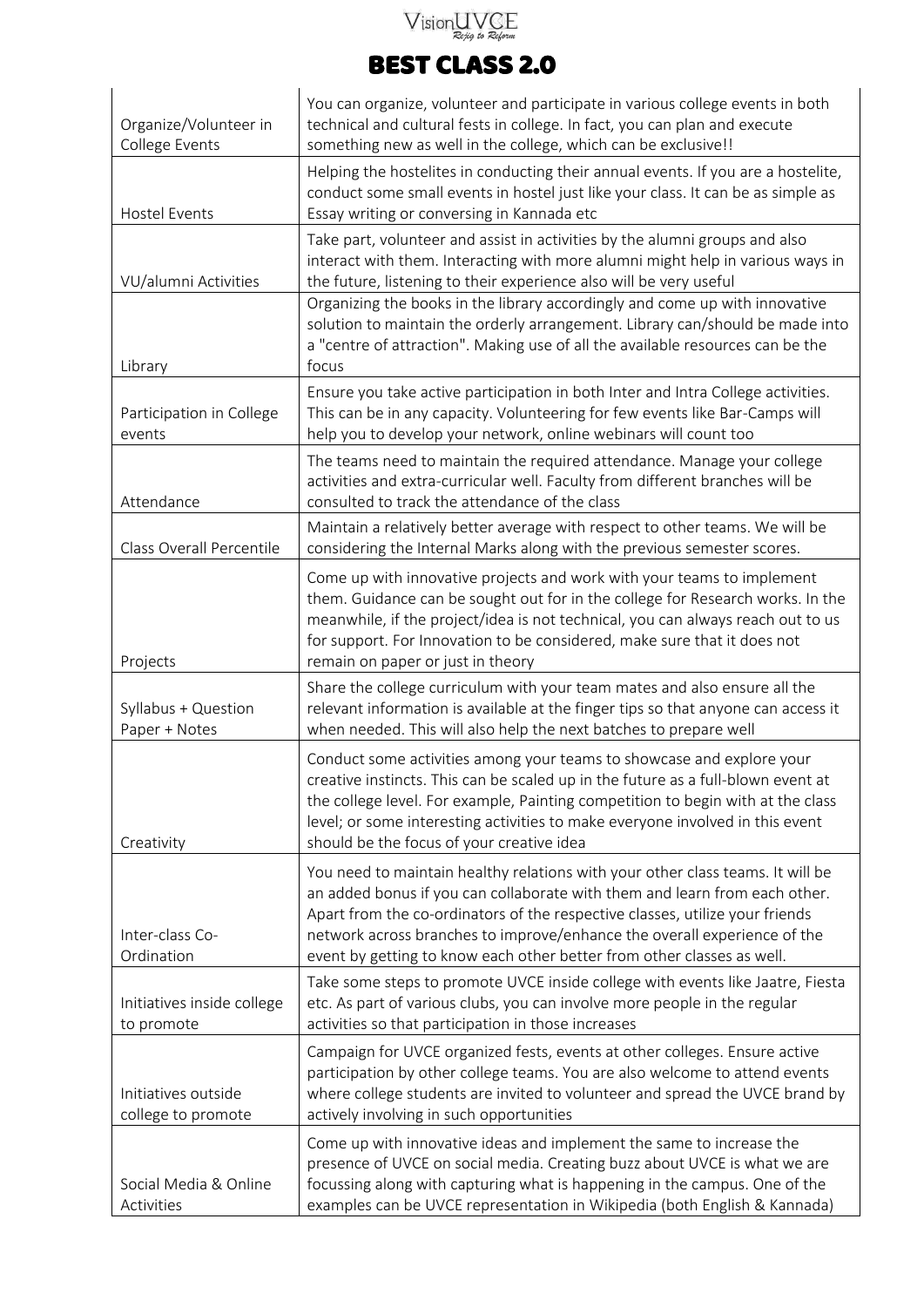

|                                                | Ensure Participation and showcase your best performance in order to win                                  |  |
|------------------------------------------------|----------------------------------------------------------------------------------------------------------|--|
| Participation in Other                         | competitions in inter college fests and events. These can be cultural, technical                         |  |
| college events                                 | or managerial events, but mainly team events is the focus                                                |  |
| Individual Contributions<br>- Sports, Cultural | Individual participation in cultural and sports events and also winning these<br>events is advantageous. |  |
|                                                | Learn about the history and heritage of our college. Explore the                                         |  |
| UVCE Legacy                                    | accomplishments of our distinguished Alumni.                                                             |  |

#### <span id="page-14-0"></span>Rough Timeline

5-Sep : Roll out the Application Forms

13-Sep : Last Date to Register

16-Sep : Last Date to nominate Class Co-Ordinators

16-Sep : Start of the event

22-Sep : First Week Report submission (There will be Weekly Report Submissions along with Monthly Progress Updates)

5-Oct : Meet with Co-Oridnators and Third Week Report

7-Nov : Meet with Co-Ordinators and Seventh Weekly Track

23-Nov : Meet with Co-Ordinators and Tenth Week Report

26-Nov : Final Report/Submission with Self Evaluation

30-Nov : Judges evaluation along with Teachers input

TBA : Award Ceremony

#### <span id="page-14-1"></span>Conditions:

- I am participating in this competition out of my self-interest
- I understand that I need to be part of this event throughout this semester. If I choose to quit in between, my class loses the chance to become "The Best Class"
- I will not use this reason as an excuse to miss classes or any other activities in the college.
- I will put my best effort and make sure to make the maximum use of the event to shape my profile.
- I will not showcase any bad behaviour towards other participants or create any issue during the event participation.
- I understand that Judges Decision will be final and I will agree to stand by with it.
- I will try to compete in a healthy manner and will always be honest and ethical. Batch & Branch

| Name | Signature | Contact No | Email |
|------|-----------|------------|-------|
|      |           |            |       |

#### <span id="page-14-2"></span>First Steps to Begin

- Identify & convince min of 30% of your classmates who are willing to participate voluntarily.
- Get this Application signed from everyone. If you have filled the online version to begin with, you will need to get signatures from everyone by the end of First Week of the Competition.
- Select the Co-Ordinators for your class by the end of this week. We will be calling a meeting of the Co-Ordinators this Saturday
- The first task will be to identify the categories you want to focus and shortlist them. More details about this will be shared with your Co-Ordinators.
- You can create a WhatsApp Group of the people who have volunteered to participate. We will tell you the next steps accordingly